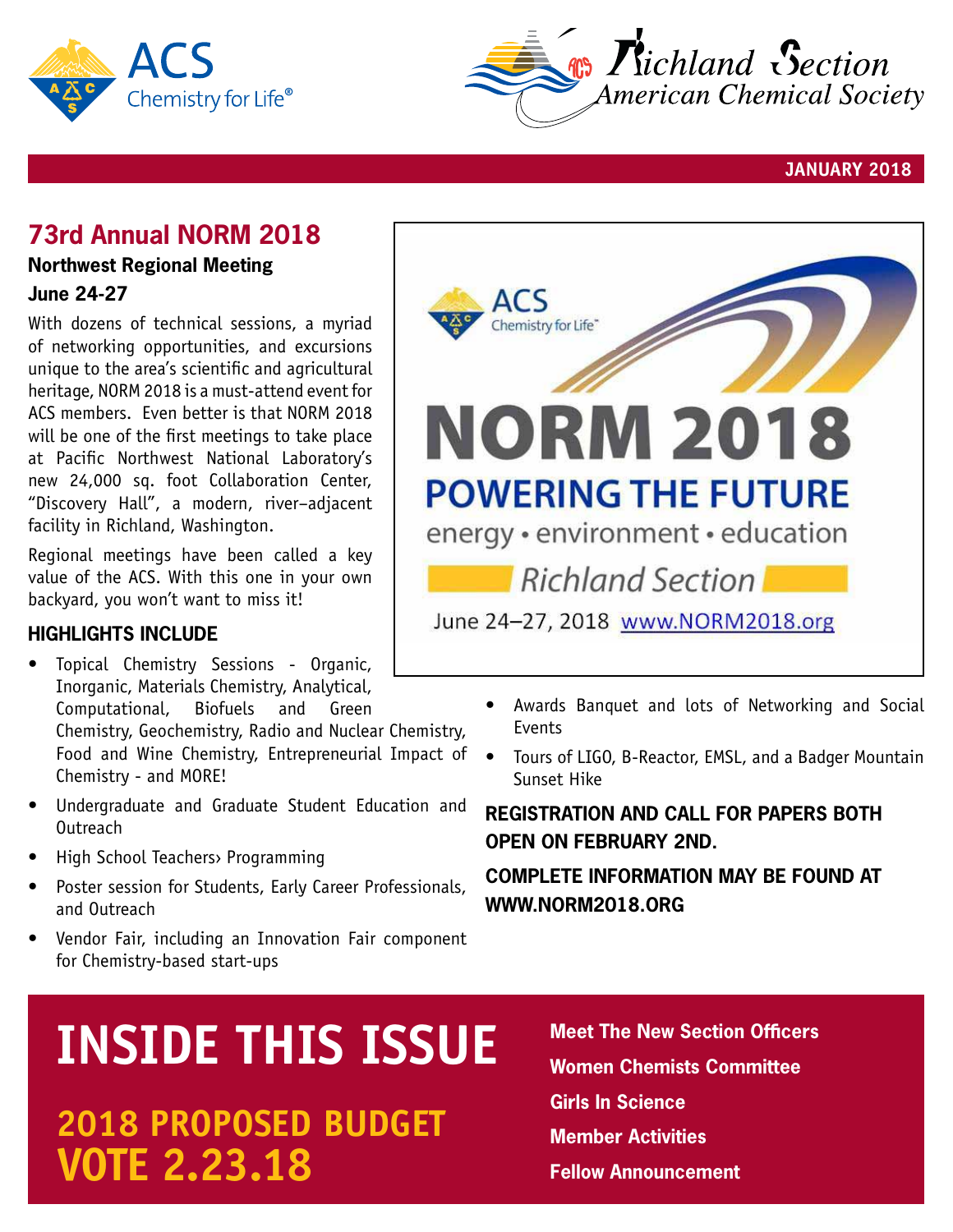# **VOTE ON THE richland section 2018 budget**

The proposed 2018 budget is shown in the table below. The Section Board believes this budget reflects the encouragement and advancement of chemistry in the broadest manner possible, the increase and dissemination of knowledge, the promotion of scientific interests and inquiry, the stimulation of professional interests, the fostering of chemistry literacy in the community, and education of its members. The budget is submitted to the membership at this time for consideration, and will be voted on by the membership electronically. A link for the voting will be emailed out to members on or about February 23, 2018. Questions can be submitted directly to the Treasurer, Sandy Fiskum.The large negative cost variance is driven by several factors: Support for the new Women Chemists Committee and their support of Expanding Your Horizons (items 21n and 21o \$900), Grants received in CY2017 were not expended and will be expended in CY2018 (21b and 21g \$1050), Continued expectation to update local section appearance and activities (16b, 16c, 17a, 17d \$1300). It should be noted that the Section has cash reserves of \$31,004. Additionally, NORM2018 is expected to increase the local section funds.

#### **Proposed 2018 budget**

| <b>REVENUES</b>                                                          | <b>2016 Final</b> | 2017 Final  | 2018 Proposed |
|--------------------------------------------------------------------------|-------------------|-------------|---------------|
| (1) Annual ACS Allotment (plus dues)                                     | \$8,177.98        | \$8,183.65  | \$7,805       |
| (2) New member commissions                                               | \$0               | \$75        | \$0           |
| (3) Donations, contributions                                             | \$500             | \$0         | \$0           |
| 3a) Bequests and/or trusts                                               | \$0               | \$0         | \$0           |
| (4) Rebate from ACS for Councilor travel expenses                        | \$2,738.1         | \$2,388.9   | \$2,800       |
| (5) ACS Awards or Grants received (e.g., IPG)                            | \$1,500           | \$1,050     | \$0           |
| (6) Program revenue (short courses, lecture series etc.) \$0             |                   | \$0         |               |
| (7) Local section dues, affiliate dues                                   | \$1,445           | \$1,502     | \$1,400       |
| (8) Interest, dividends                                                  | \$15.09           | \$15        | \$15          |
| (9) Special events and activities                                        | \$0               | \$0         | \$0           |
| (10) Meals (include total meals in revenue)                              | \$0               | \$0         | \$0           |
| (11) Other revenue (describe and itemize)                                |                   |             |               |
| a) AIChE contribution to summer picnic                                   | \$0               | \$0         | \$0           |
| b) Early bird discount for leadership training                           | \$250             | \$250       | \$250         |
| (12) TOTAL REVENUES                                                      | \$14,626.17       | \$13,464.55 | \$12,270      |
| <b>EXPENSES</b>                                                          | <b>2016 Final</b> | 2017 Final  | 2018 Proposed |
| (13) Subsidies to subsections, topical groups, or affiliate groups       |                   | \$0         | \$0           |
| (14) Awards, scholarships, grants, etc.                                  |                   |             |               |
| a) Travel awards for ACS student members                                 | \$3,000           | \$3,000     | \$3,000       |
| b) HS Teacher Grants                                                     | \$0               | \$0         | \$100         |
| c) Outstanding Teacher Award                                             | \$0               | \$0         | \$100         |
| d) General Awards                                                        | \$227.65          | \$270       | \$300         |
| e) Supplemental awards                                                   | \$133.17          | \$100       | \$250         |
| (15) Administrative expenses                                             |                   |             |               |
| (not including postage, printing, and shipping)                          | \$68.52           | \$0         | \$100         |
| (16) Printing, publications, newsletters, meeting announcements, postage |                   |             |               |
| a) Newsletter                                                            | \$581.79          | \$560.94    |               |
|                                                                          |                   |             | \$800         |
| b) Public relations                                                      | \$420             | \$0         | \$400         |
| c) Web update                                                            | \$0               | \$0         | \$200         |
| d) Miscellaneous                                                         | \$23.38           | \$0         | \$50          |
| (17) Local Meetings (include speakers' expenses)                         |                   |             |               |
| a) Speakers                                                              | \$429             | \$0         | \$400         |
| b) ACS Picnic                                                            | \$233.46          | \$290.94    | \$400         |
| c) ACS Annual social                                                     | \$888.91          | \$891       | \$1,000       |
| d) Science Cafes                                                         | \$108.31          | \$35.04     | \$300         |
| $(18)$ Meals                                                             | \$0               | \$100       |               |
| (19) Travel subsidies to Councilors                                      | \$3,942.54        | \$2,986.12  | \$3,500       |
| (20) Travel subsidy and fee for                                          |                   |             |               |
| Local Section Leadership Conference                                      | \$882.2           | \$1,763.96  | \$1,500       |
| (21) Other expenses (describe and itemize)                               |                   |             |               |
| a) K-12 outreach (Lewis and Clark elementary,                            |                   |             |               |
| Expanding Your Horizons, Other)                                          | \$50              | \$50        | \$150         |
| b) Grant (IPG Enhancing Presentation Skills)                             | \$82              | \$0         | \$750         |
| c) NCW, K-12 outreach                                                    | \$455.81          | \$365       | \$500         |
| d) Olympiad                                                              | \$128.24          | \$0         | \$200         |
| e) Science Fair and award                                                | \$425             | \$425       | \$450         |
| f) Girls in Science                                                      | \$500             | \$500       | \$500         |
| g) Bridging the gap minigrant (communication equipment)                  |                   | \$0         | \$300         |
| h) Diversity Affairs Committee                                           | \$0               | \$0         | \$500         |
| i) Boy Scouts Nuclear Science Merit Badge                                | \$50              | \$75        | \$75          |
| i) Earth Day                                                             | \$0               | \$196.78    | \$200         |
| k) Project SEED                                                          | \$900             | \$900       | \$900         |
| l) Other expenses (ANS-Dec meeting)                                      | \$0               | \$0         | \$50          |
| m) Career fair                                                           | \$600             | \$2,400     | \$0           |
| n) Women Chemists Committee                                              | \$0               | \$0         | \$400         |
| o) Expanding Your Horizons                                               | \$0               | \$500       |               |
| <b>Summary</b>                                                           | <b>2016 Final</b> | 2017 Final  | 2018 Proposed |
| (22) TOTAL EXPENSES                                                      | \$14,129.98       | \$14,809.78 | \$17,975      |
| (23) EXCESS (DEFICIT)                                                    | \$496             | ( \$1,345)  | ( \$5,705)    |
| Richland Section Cash Reserves:                                          | \$32,350          | \$31,004    |               |

#### **'18 officers & COUNCILORS**

Meet your newly elected ACS Richland Section Officers and Councilors. They are volunteering their time and talents to help make this section the best it can be. Please help them in any way you can by volunteering your ideas and time to help our events succeed.



**Chair ram Devanathan** (509) 371-6487 ram.devanathan@pnnl.gov



**chair-elect kristin omberg** (509) 375-2934 kristin.omberg@pnnl.gov



**past chair Vanda Glezakou** (509) 375-6961 vanda.glezakou@pnnl.gov



**Secretary mariefel Olarte** (509) 375-2200 mariefel.olarte@rl.gov



**Treasurer sandy fiskum** (509) 375-5677 sandy.fiskum@pnnl.gov



**Councilor ANNA CAVINATO** (541) 962-3561 acavinato@eou.edu



**alt. Councilor david heldebrant** (509) 372-6359 david.heldebrant@pnnl.gov

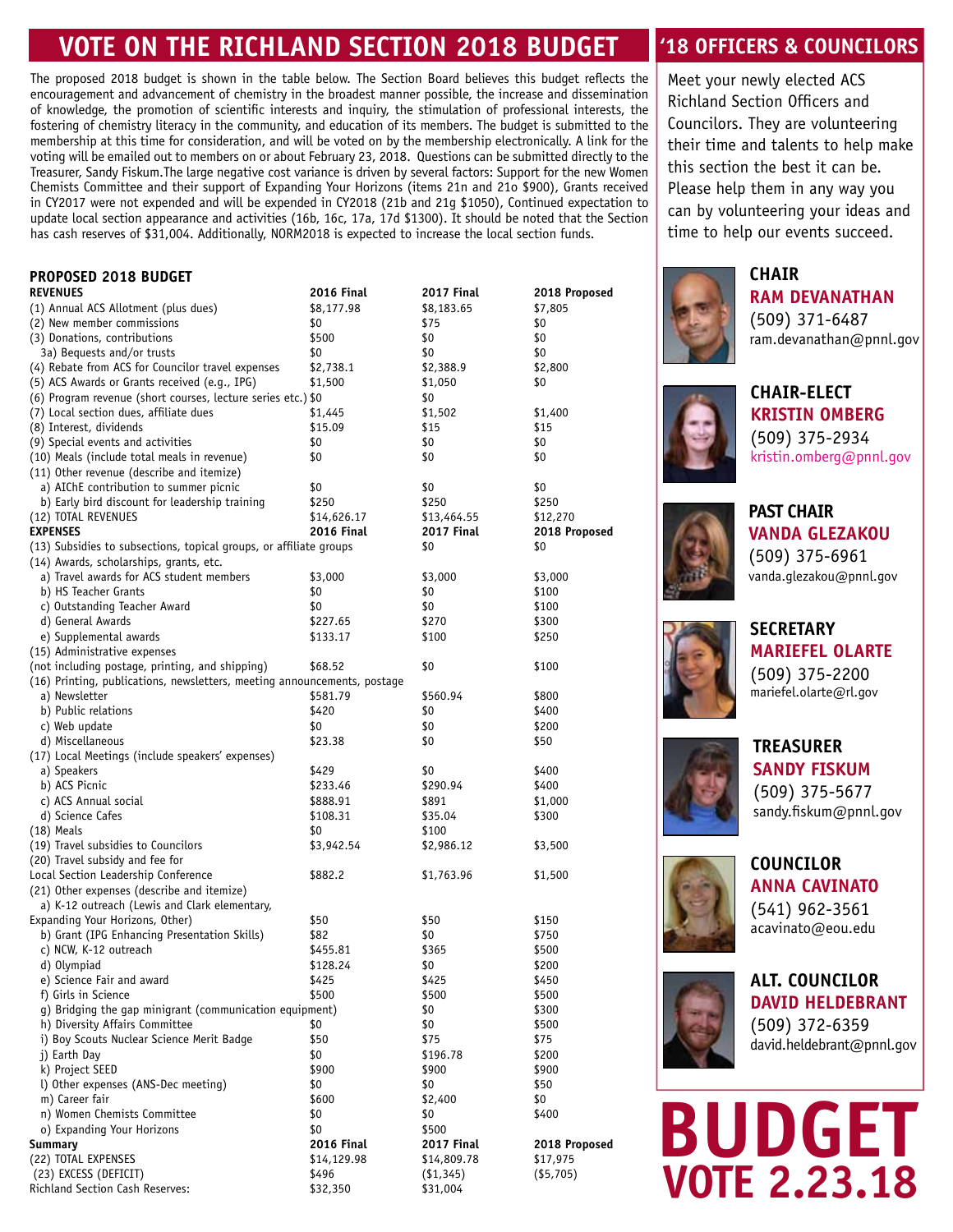# **greetings from new section chair**

# **opportunities to be involved!**



Dear Colleagues,

It is my pleasure and privilege to serve the Richland Section of the ACS as the 2018 Chair. I thank past chair Vanda Glezakou for her leadership and dedication

to the Section. I look forward to working with you to communicate the wonder of Chemistry to our community. This is my second term as Section Chair. Over the past few years, I have developed an appreciation for the amazing group of core volunteers who work tirelessly and travel long distances to serve ACS. I will work with our Section officers to expand this group in 2018 and make our activities sustainable in the long term. You can see the full roster of Section Officers and Committee Chairs on our website http://acs.labworks.org. Please contact us if you have new ideas for our Section or wish to volunteer with the Section.

We will begin the year with a budget vote in February. We have a full slate of events planned for this year including Chemists celebrate Earth Day, Chemistry and Nuclear Science merit badge events, picnic, and local tours. We will host the 2018 Northwest Regional Meeting in Richland from June 24 through 27. Our theme is 'Powering the Future: Energy, Environment and Education.' Let us take this opportunity to reach out to our local K-12 and undergraduate students. They are the future of our profession. I look forward to a great year of advancing Chemistry for Life.

Thank you,

Ram

# **VOTE 2.23.18 BUDGET**

#### **Call for Science Fair Judges**

We need a few good Chemists! Each year over 350 middle and high school students enter our Mid-Columbia Regional Science and Engineering Fair. They each have at least three one-on-one interviews with STEM professionals, who encourage them to choose STEM education and careers.

The Section strongly encourages local scientists and engineers to volunteer as judges to interview these young men and women starting at 8:30AM on Thursday, March 8, 2018 at the Columbia Center Mall in Kennewick. We need representatives from all branches of Chemistry. The students say the interviews are their favorite part of the fair. Remember that our ACS Section is one of the sponsors of this science and engineering fair. Thank you for your support of the next generation of Chemists.

**To volunteer, please go to** www.midcolumbiasciencefair.org/judges-volunteer

#### **technology grant assistant**

The Richland Local Section is seeking assistance for fulfilling a technology grant. This role involves purchasing digital recording and communication hardware, as well as providing support for filming and/or streaming live events. If interested, please contact Frannie Smith (frances.smith@pnnl.gov). Close proximity to the Tri-Cities is preferred. Thank you.

#### **celebration in science**

The Richland Local Section will be participating in the Tri-Cities' "Celebration of Science" on Saturday, April 21st, 2018 from 11 a.m.-3:00 p.m. at John Dam Plaza in Richland. Volunteers are needed to help staff an interactive table display. For more information about the event, please visit threeriverscience.org. Interested in participating? Please contact Chemists Celebrate Earth Day Chair, Sneha Akhade (sneha.akhade@pnnl.gov) and Frannie Smith (frances.smith@pnnl.gov).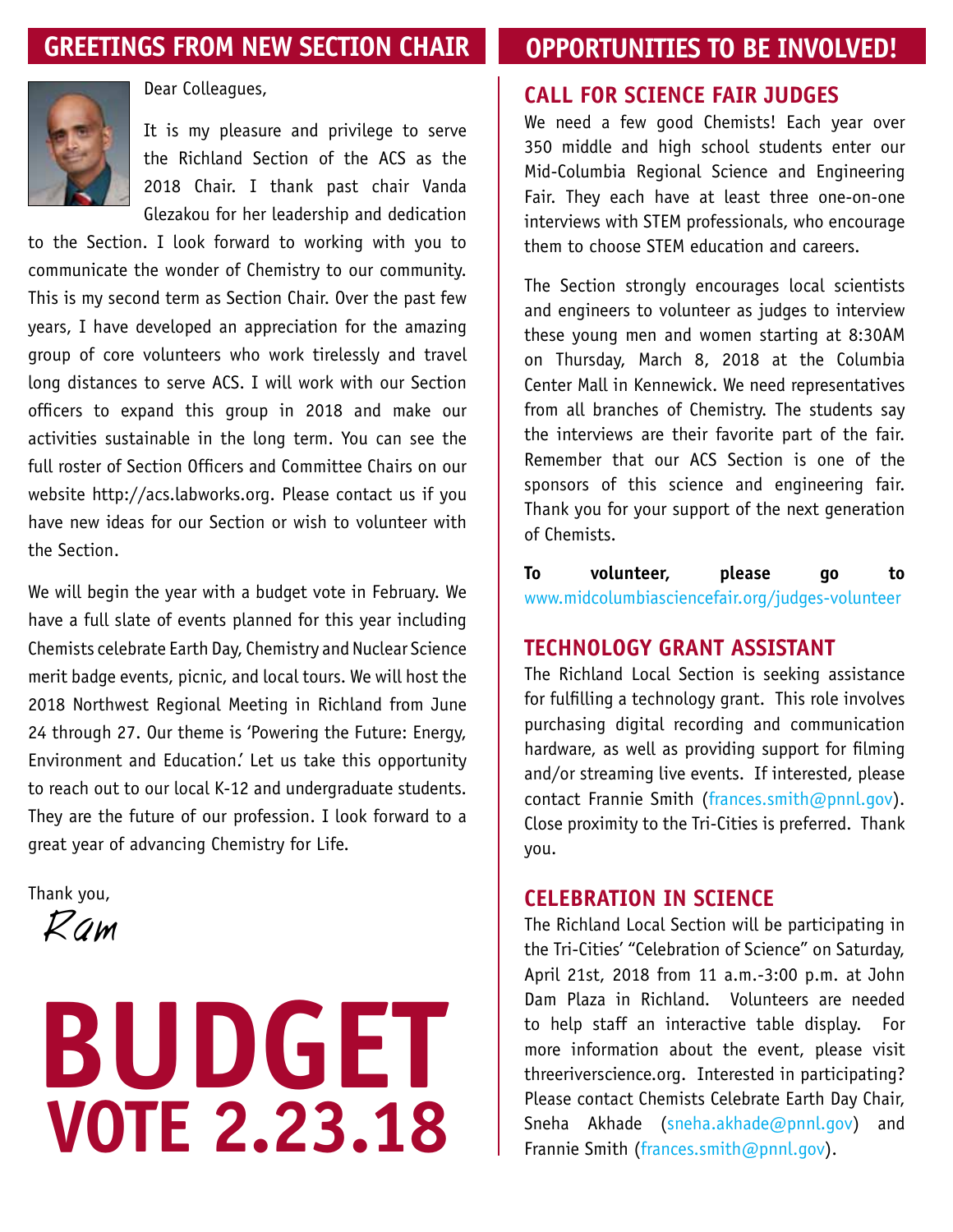# **GIRLS IN SCIENCE PROGRAM ROCKS SCIENTIFIC IMAGINATIONS**

#### *By Brittany Hargrove And Anna Cavinato*

While other students spent Saturday, October 28th finalizing their<br>plans for trick-or-treating, nearly 100 middle school girls from<br>around Eastern Oregon celebrated Halloween early at this year's<br>Girls in Science event. Th plans for trick-or-treating, nearly 100 middle school girls from around Eastern Oregon celebrated Halloween early at this year's Girls in Science event. The 6th-8th grade junior detectives descended on the Eastern Oregon University campus to join the ranks of EOU chemists, biologists, mathematicians, psychologists, and computer scientists for a fun geology- and Halloween- themed investigation dubbed "Crystal's Dreadful Party: A Mineralogical Mystery." In true CSI fashion, the girls were tasked with determining whether or not Crystal was killed at her costume party, and if so, with uncovering the culprit and murder weapon.

The girls began their mission by examining the elaborate crime scene and interviewing members of the gem-studded party roster, including the fictional "Professor Grant Basalt," "Opal Fahr," "Ruby Saffire," and "Malakai T'Uh"—all played by EOU theater students. Then the students continued to untangle the mystery by rotating through activities in EOU's classrooms and science labs. They measured femurs, tested fake blood samples, set off chemical reactions, decoded messages using binary numbers, and much more. Event attendees even had the opportunity to get a first-hand taste of college life by fueling up in EOU's Hoke Cafeteria. The day ended with gasps and laughter from students as Crystal made a surprise reveal to confess that she had faked her own death out of revenge for her sister, Opal.

Watch the dramatic ending here: https://www.youtube.com/watch?v=cSc8 SkwWAMg&feature=youtu.be



#### https://youtu.be/v9OWu53IHKw

**The Observer also covered the event. Access the story here:** http://www.lagrandeobserver.com/news/ local/5710924-151/crime-scene-at-eou-is-a-teaching-opportunity





*Girls analyze blue crystals found at the crime scene using visible spectrophotometry.*

### **aCS FEllows Program seeks nominations**

The Richland Section has the opportunity to support the nomination of a member for selection as a Fellow by the ACS, and is requesting nominations from the membership. The ACS Fellows Program was created by the ACS Board of Directors in December 2008 to recognize members of ACS for outstanding achievements in and contributions to science, the profession, and the Society. For details, please contact Janet Bryant, (509) 627-2687 or at:

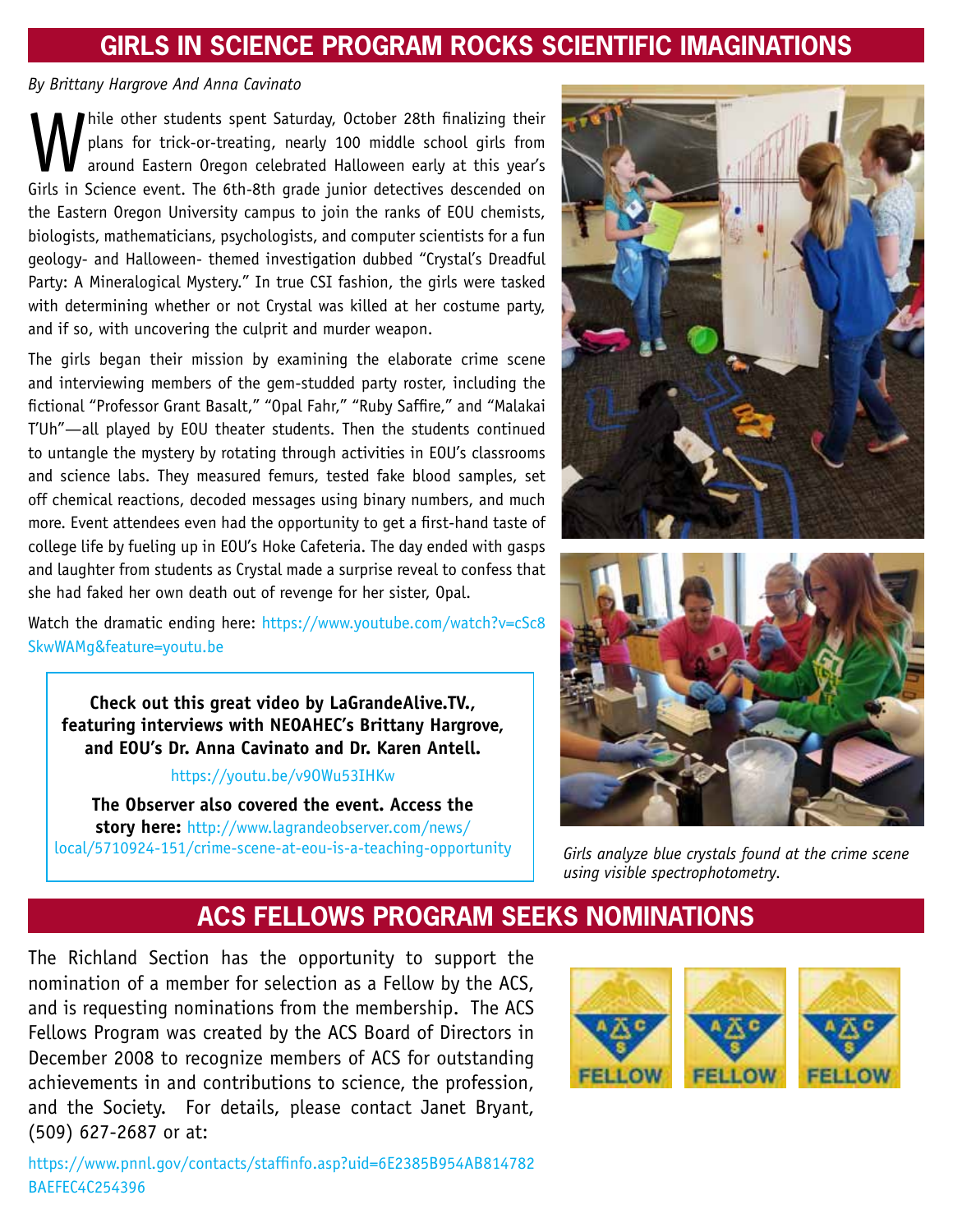## **member activities**



*Section members had the chance to work with molten and fused glass November 9th at the Glass Punty in Kennewick. Here Joseph Malek heats up some glass on a blowpipe in the "Glory Hole."*



On November 3rd, the Section held its annual member recognition social at the WSU Tri-Cities atrium. During the social, the Section had the pleasure of recognizing fifty year members Rebecca Bechtold and William Winters, sixty year members Michael Besso and James Langford, and seventy year member John Young. Students from Eastern Oregon University were on had to present their research posters. There was much valuable interaction between the senior and younger chemists!



#### **STEM Volunteer Opportunity Expanding Your Horizons (EYH) Saturday, March 24th at Columbia Basin College**

This year, the WCC is organizing the EYH conference. EYH is a day-long conference that helps girls to explore careers in STEM. Many female STEM professionals participate in this event by presenting an interactive, engaging, hands-on demonstration about their career to middle school girls. Currently, we need volunteers for presenters and to assist with check in, set-up, etc. If you are interested in volunteering, please contact us at eyhtricities@gmail.com.

As always, feel free to contact any of your WCC executive committee with questions or suggestions.

Megan Nims, Chair (Megan.Nims@pnnl.gov)

Susan Howett, Outreach Chair (Susan.Howett@pnnl.gov)

Shirmir Branch, Mentoring Chair (Shirmir.Branch@pnnl.gov)

Richland Section Women Chemists Committee (wcc.richland@gmail.com)

# **VOTE 2.23.18 BUDGET**